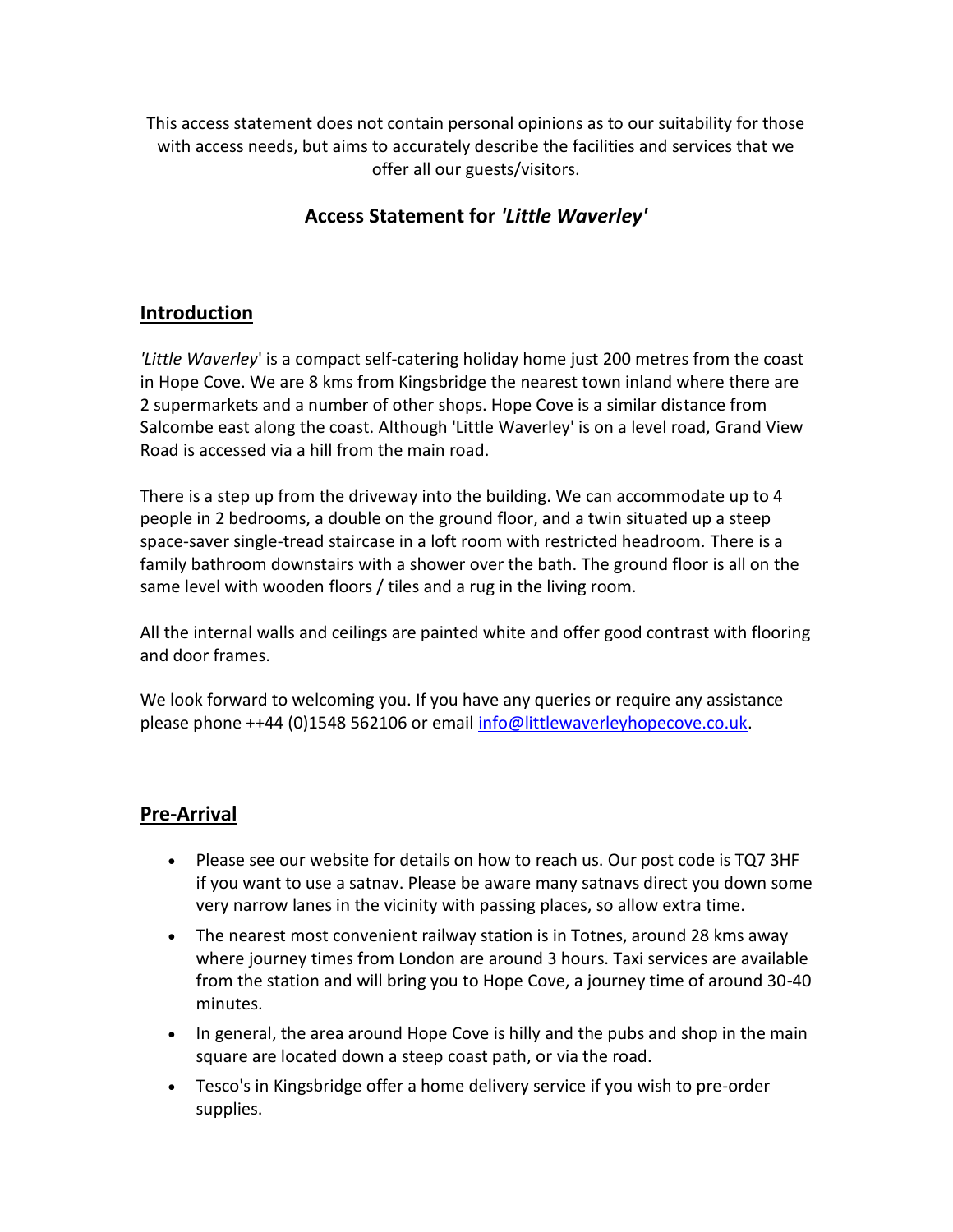## **Key Collection, Welcome and Car Parking**

- We live on site at *'Little Waverley'* and are available should guests require assistance during their stay.
- Information regarding key access is sent to guests one week prior to arrival.
- There is one allocated parking space right next to *'Little Waverley'* in the gravel driveway.

#### **Entrance to Property**

- There is a step up from the gravel driveway of approximately 150mm/6ins in height, and a further step over the door threshold of 150mm/6ins.
- The front door is 700mm/27ins wide.
- There is lighting outside the property with a motion sensor light, and the property is well lit internally.
- The floor is wooden throughout the building with the exception of the bathroom which is tiled.

#### **Halls, Stairs, Landings, Passageways**

- A small internal lobby outside the downstairs bedroom, bathroom and boiler cupboard is well lit with spot lights with the width from the kitchen area being 740mm/29ins.
- There is a steep space-saver single tread staircase leading to the upstairs bedroom with handrails on both sides and a stair-gate at the top.
- The stairs come into a restricted height room of 1,900mm/75ins at the top of the stairs. The maximum headroom in the centre of the bedroom is 2,000mm/78ins.

## **Sitting Room/Lounge**

- The living room is entered directly from the front door and is separated from the kitchen by a breakfast bar with bar stools.
- There is level access throughout the building downstairs on wooden floors with a space of 700mm/27ins between the end of the breakfast bar and the staircase to get to the bathroom and downstairs bedroom.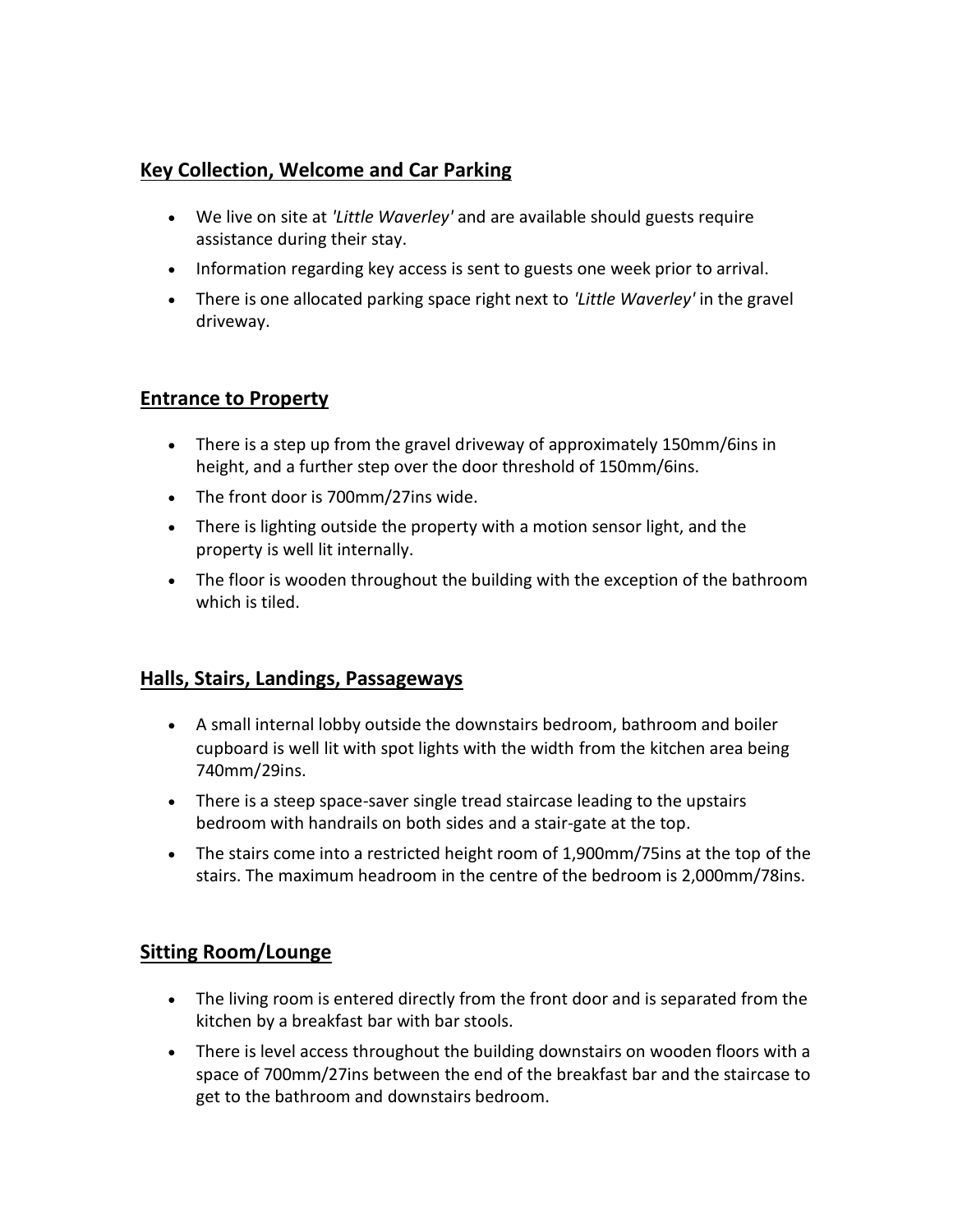- There is a short pile rug in the centre of the living room.
- The living room has a 3-seater sofa and a single armchair which can be moved to a limited extent, as well as a nest of oak tables.
- The remote-control television can display subtitles and there is a freesat box as well as a Blu-ray/DVD player.
- Natural daylight is supplemented by central ceiling spot lights and wall lights.

#### **Dining Room**

- There is no separate dining room, dining facilities are provided with the breakfast bar between the kitchen and living room. The breakfast bar height is 910mm/36ins.
- The seating height of the bar stools (which have no arms) is 740mm/29ins.

#### **Kitchen**

- The kitchen is adjacent to the living room with level access on wooden floors.
- The opening to the kitchen is 700mm/27ins wide.
- The oven door drops down with the lowest point being 260mm/10ins from the floor. The hob is 910mm/36ins from the floor, which is the same height as the worktop.
- The fridge is integral to the under worktop storage where the lowest shelf is 270mm/10.5ins from the floor.
- The wall cupboards above the worktop are between 400mm/16ins and 1,000mm/39ins above the worktop. It would be possible to move crockery and glasses to lower cupboards upon request.
- Lighting is from ceiling-mounted spots supplemented by worktop lighting.

#### **Bedrooms and Sleeping Areas**

- The main bedroom is located downstairs and is furnished with a 4'6'' double bed. The mattress height is 650mm/25.5ins above the floor.
- The entrance to the bedroom is 740mm/29ins wide with a slightly raised threshold, and there is a space of 800mm/31.5ins on one side of the bed (700mm/27ins on the other).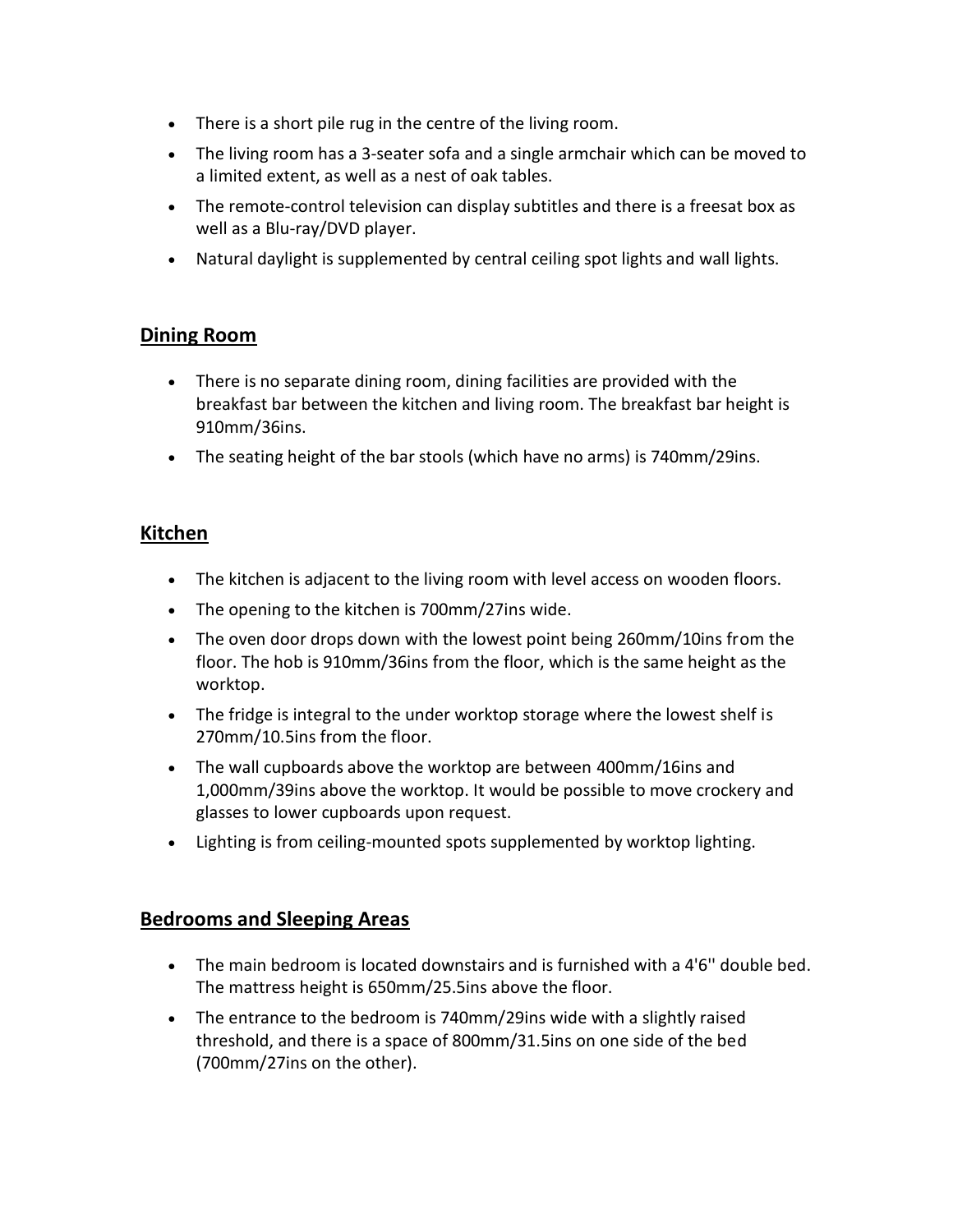- There is no clear space under the bed although there are two storage drawers at the foot of the bed.
- It is not possible to move furniture around the bedroom.
- Lighting is dimmer than in the rest of *'Little Waverley'* with a central light and two table lights on bedside tables.
- Narrow wardrobes are available on each side of the bed with some shelf adjustment.

## **Bathrooms, Shower-rooms and Toilets**

- Level access from the internal lobby area into the bathroom over a slightly raised threshold with the access being 700mm/27ins wide.
- The shower unit is over the bath and is behind a moveable shower screen. The height of the bath lip is 600mm/23.5ins above the floor.
- The toilet height is 450mm/18ins and the basin is 860mm/34ins.
- There is a mixer tap on the basin with one central lever for temperature and flow rate.
- There are no hands rails in the bathroom.
- Lighting is from central ceiling-mounted spot lights and a mirror with lighting.
- The wall tiles are beige in colour and contrast with the floor tiles which are green/grey.

## **Additional Information**

- Trained assistance dogs are welcome.
- There is good contrast between wall, door and floor surfaces throughout *'Little Waverley'*.
- Mobile phone reception is virtually non-existent. We will happily make calls on behalf of guests to book restaurants/taxis or to ask for assistance that may be required. There is also a public phone box in the main square in Hope Cove.
- The nearest cottage hospital is in Kingsbridge (8kms away).
- Local doctors are in both Kingsbridge and Salcombe. We can provide details if these are required.
- Details of local attractions are also contained in the welcome folder along with a selection of leaflets.